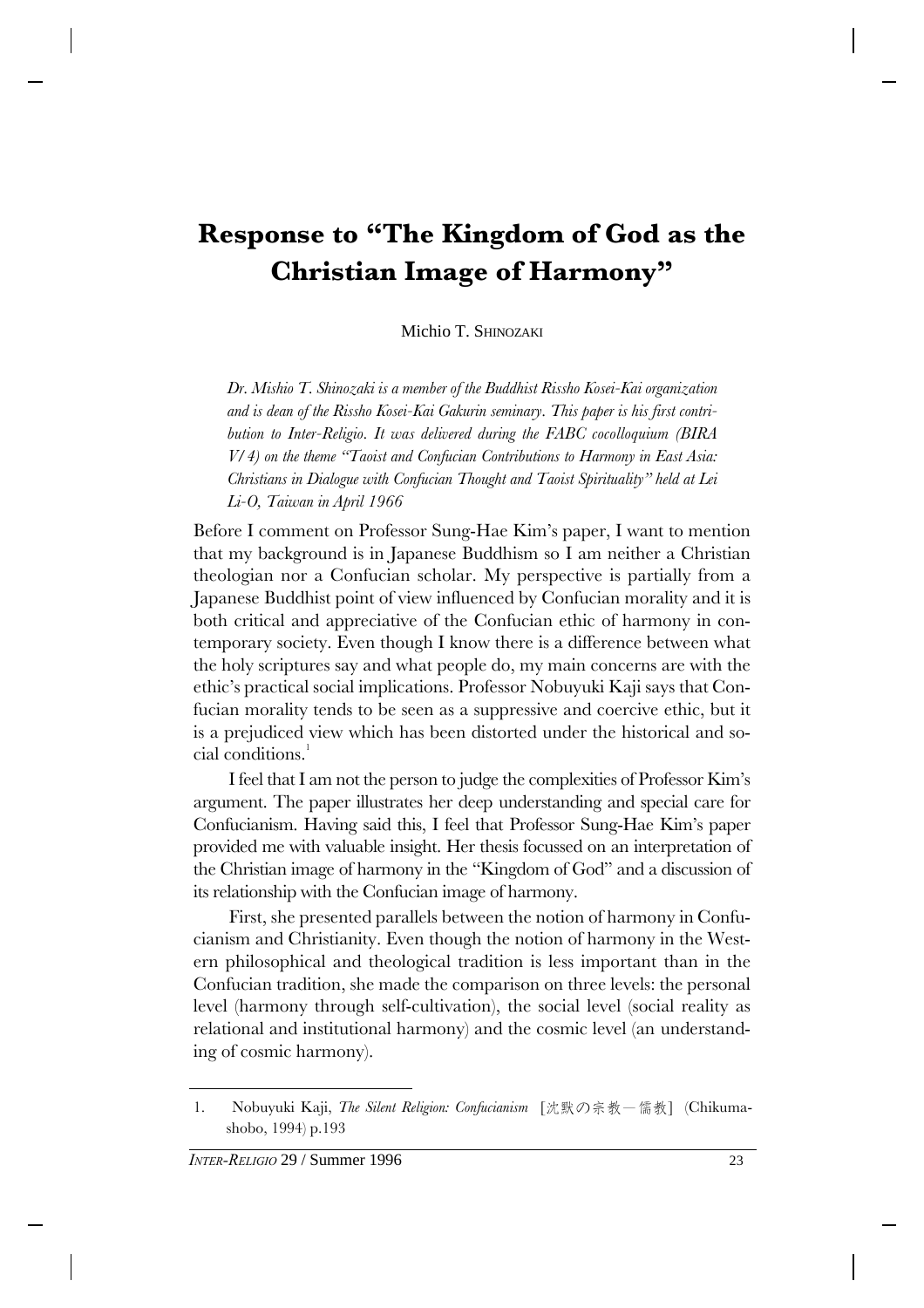Second, she illustrated some differences between Christianity and Confucianism, and suggested the need to rehabilitate the image and practice of Confucian harmony.

Third, she interpreted the Kingdom of God as the Christian image of harmony.

I want to discuss the following seven points:

- \* First, the possibility of rehabilitating the Five Relations and the Three Bonds in terms of fundamental respect or reverence.
- \* Second, the positive and negative value of the Confucian ethic of harmony in a liberal democratic society .
- \* Third, the importance of decision making and accountability and their absence in traditional Confucianism.
- Fourth, the possibility of extending altruistic reciprocity in a small community to a much larger community.
- \* Fifth, the Confucian ethic of harmony from the perspective of ecological feminism.
- Sixth, re-appreciation of ancestor veneration.
- \* Seventh, the ethic's compatibility with Buddhist ideals.

## 1. THE PROBLEM OF AUTONOMY AND HETERONOMY

Professor Kim points out that we need to reconsider "the one-sided code of the 'Three Bonds of Tung Chungshu.'" I think that "The Five Relations" (the affection between father and son, the relationship between ruler and subject, the distinction between husband and wife, the precedence of the old over the young, and the fidelity between friends) needs to be reinterpreted.

First of all, we have to appreciate the concept of j*en* (benevolence) as the fundamental virtue of human relationships within the family, community and society. *Jen* is one of the 'Five Relations' and, in this context, shows us that the codes do have a positive contribution to make. However, the 'Five Relations' are usually understood as negative and authoritarian and most often seen as suppressing people. Despite this, the ethic can work and have value in an intimate and durable community. In the absence of major conflict within a community, harmony is always present and unconsciously presupposed. It is maintained and relied on in a community where altruistic reciprocity is more predominant than the conflict relationship. People also take it for granted that it is their duty to help others who are in trouble and serve others in everyday life.

This traditional ethic of harmony has contributed to stable and durable relationships in families and communities where ideals, behavior,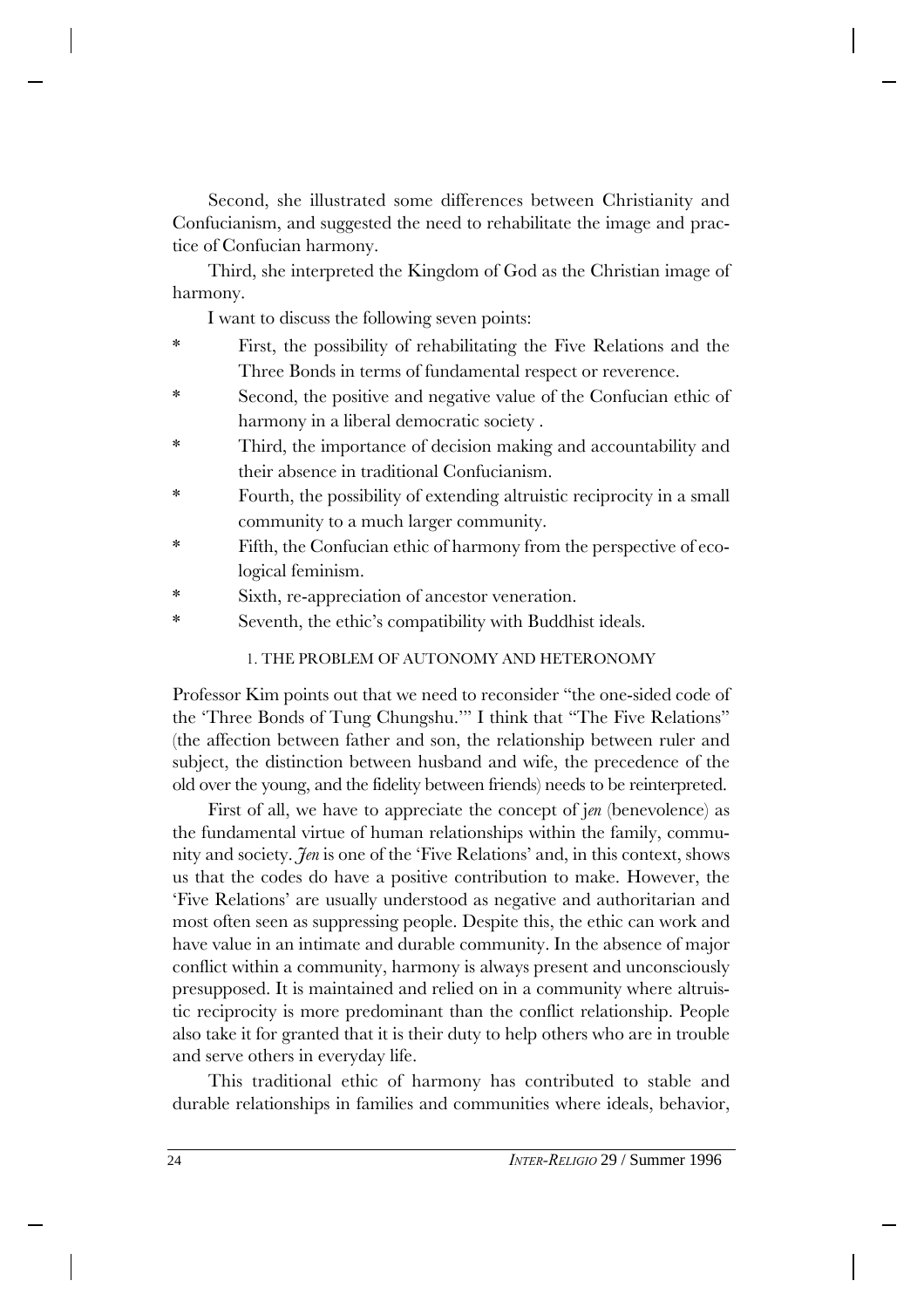and moral norms are transmitted via word and ritual from father to son, mother to daughter, generation after generation. Diligence and thrift are respected as virtues of success but they are not for the sake of the individual's aspiration (ambition) or security. They are for the service of others or the community. Here people identify themselves with the community and therefore do not feel self-sacrifice to be a burden. In order to realize harmony individuals must sacrifice their egoistic desires to some extent and yet they feel that the pursuit of harmony is identical to the pursuit of altruistic duty. In reality humans are not individuals but social beings. Any society, community or a family needs altruistic reciprocity and humans genuinely want to make some contribution.

However, the issue we are facing now is the problem of autonomy and heteronomy. Professor Susumu Shimazono says, "The ethic of harmony is gradually moving from obedience to the established authority to the recognition of individual autonomy which fosters one's own judgement and effort. However, in many cases the harmony of the whole is not disturbed. However, whether the harmony of the whole is justifiable or not is the matter of argument."<sup>2</sup> Heteronomous conformity appears when an order or purpose is not justifiable, yet the individual conforms his/her action to it. Alternatively, autonomous individuality appears when the individual questions the established authority for the sake of higher harmony.

The submissive character of the Three Bonds can be understood in this context but to what extent can women be autonomous and heteronomous? There is no question that the static and traditional understanding of the Three Bonds is inadequate in contemporary society.

Benevolence is the source of the Five Relations and the Three Bonds. Put simply, it signifies a considerate heart between people and, through its cultivation, people can live harmoniously. The important point is that when we reinterpret these codes, we have to find the original spirit or the fundamental perspective from which the Confucian tradition springs. In this context, it is important to note Professor Kim's suggestion of a "fundamental respect or reverence toward others"(Kim:16) because, in my understanding, it is nothing but the concept of the benevolence (*jen*). These codes are dynamic, not static, and need to be reinterpreted in the spirit of the benevolence. By returning to *jen* we can reexamine concrete expressions of human relationships and, with the spirit of the fundamental respect or reverence, find a true equilibrium (*chung*) between the sexes. In doing so, we

<sup>2.</sup> Shimazono Susumu, ed., Sukui to Toku: shin-shðkyõ Shinkõsha no Seikatsu to Shisõ [救いと德:新宗教信仰者の生活と思想] (Kōbundō, 1992) p.48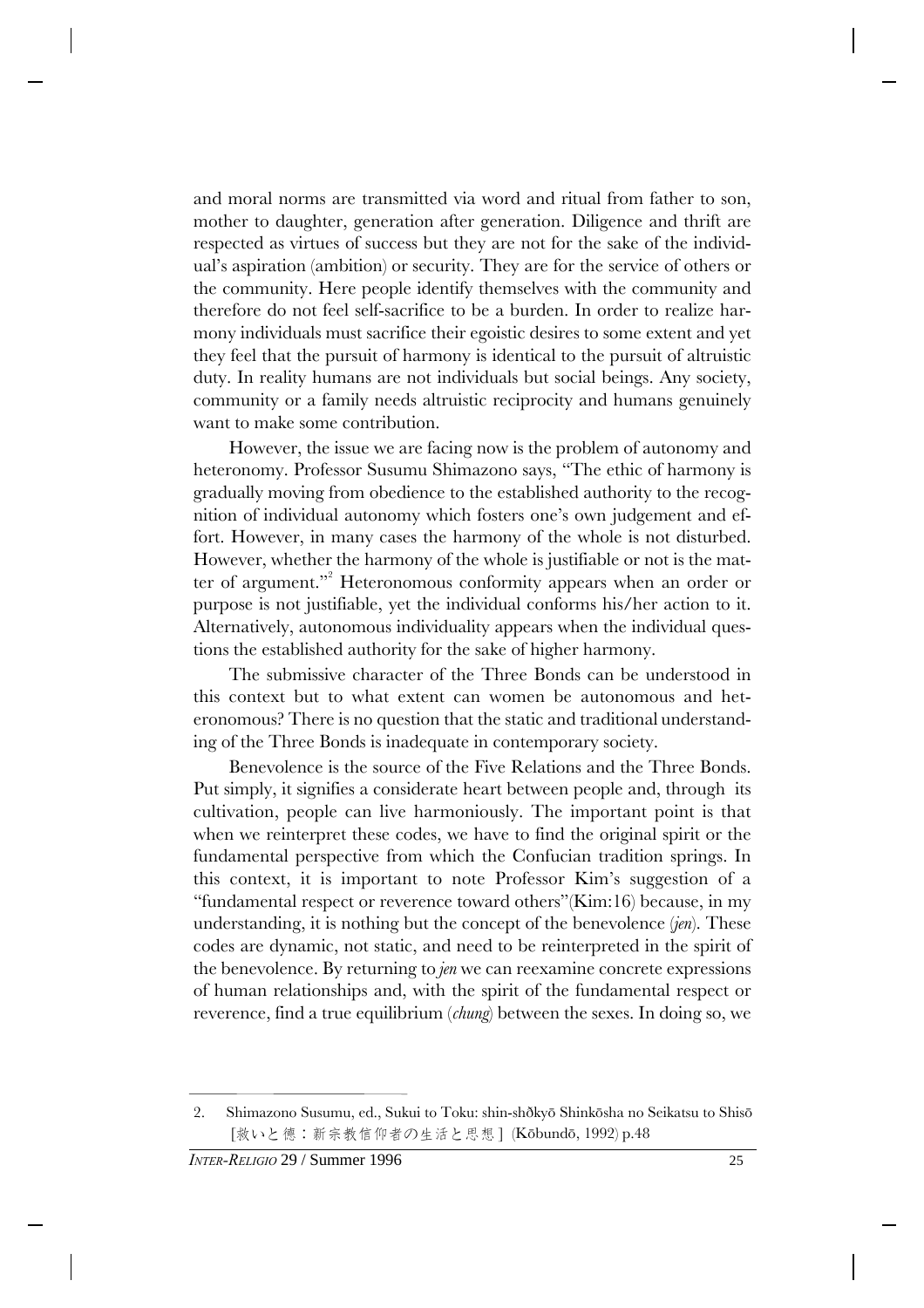would also be balancing the creative tension between autonomy and heteronomy. In my opinion, Professor Kim is not necessarily wrong when she says, "it is imperative to throw the image of the Three Bonds away completely."(Kim:15) If these bonds do not express the true spirit of *jen* in our world then there is a need to correct the distortions which have accumulated over time.

### 2. THE AMBIGUITY OF THE CONFUCIAN ETHIC OF HARMONY IN A LIBERAL DEMOCRATIC SOCIETY

Today, Confucius' moral virtues must face the challenges of democratic society. Confucius' famous saying, "Let the ruler be a ruler, the subject subject, the father a father, the son a son" (*Analects* 12:11) maintains (or preserves) an already existing order in East Asian countries where each individual is required to observe his or her own "*bun*  $\oint$ [ $\hat{\theta}$ ] (duty)". The 'duty' refers to the duties, responsibilities and behavior that correspond to his or her own social class. If someone observes " $\#$ " or is obedient to " $\#$ " then he or she respects harmony. Thus, the respected virtues are the basic concepts such as *chung* ( $\frac{1}{\sqrt{5}}$  loyalty) and *hsiao* ( $\frac{1}{\sqrt{5}}$  filial piety). Class is passed on from generation to generation and so the basic concept of maturity means to adopt the parents' mode of behavior. Above all, the most important duty is to be obedient to the established authority and to restrict individual autonomy to within prescribed boundaries.

## The book, *Habits of the Heart*, says;

Taking our cue from Tocqueville, we believe that one of the keys to the survival of free institutions is the relationship between private and public life, the harmony in which citizens do, or do not, participate in the public sphere.<sup>3</sup>

A democratic society needs all citizens to participate in the decision making process. We can not let the professionals administer by themselves. The relationship between ruler and subject which was previously based on power needs to find a better fit with modern society. Making this transformation will mean a shift away from relationships based on power to ones grounded in virtues such as experience. True authority is found in long term public approval and can stand the test of history. In the long run, a democratic society appreciates and believes in the common sense of the people. The question is how can the Confucian ethic of harmony help people have meaning in public and private life. In other words, to what extent

<sup>3.</sup> Rover N. Bellah, and Richard Madsen, William M. Sullivan, Ann Swidler, and Steven M. Tipton, *Habits of the Heart: Individualism and Commitment in American Life* (Berkeley: University of California, 1985), p viii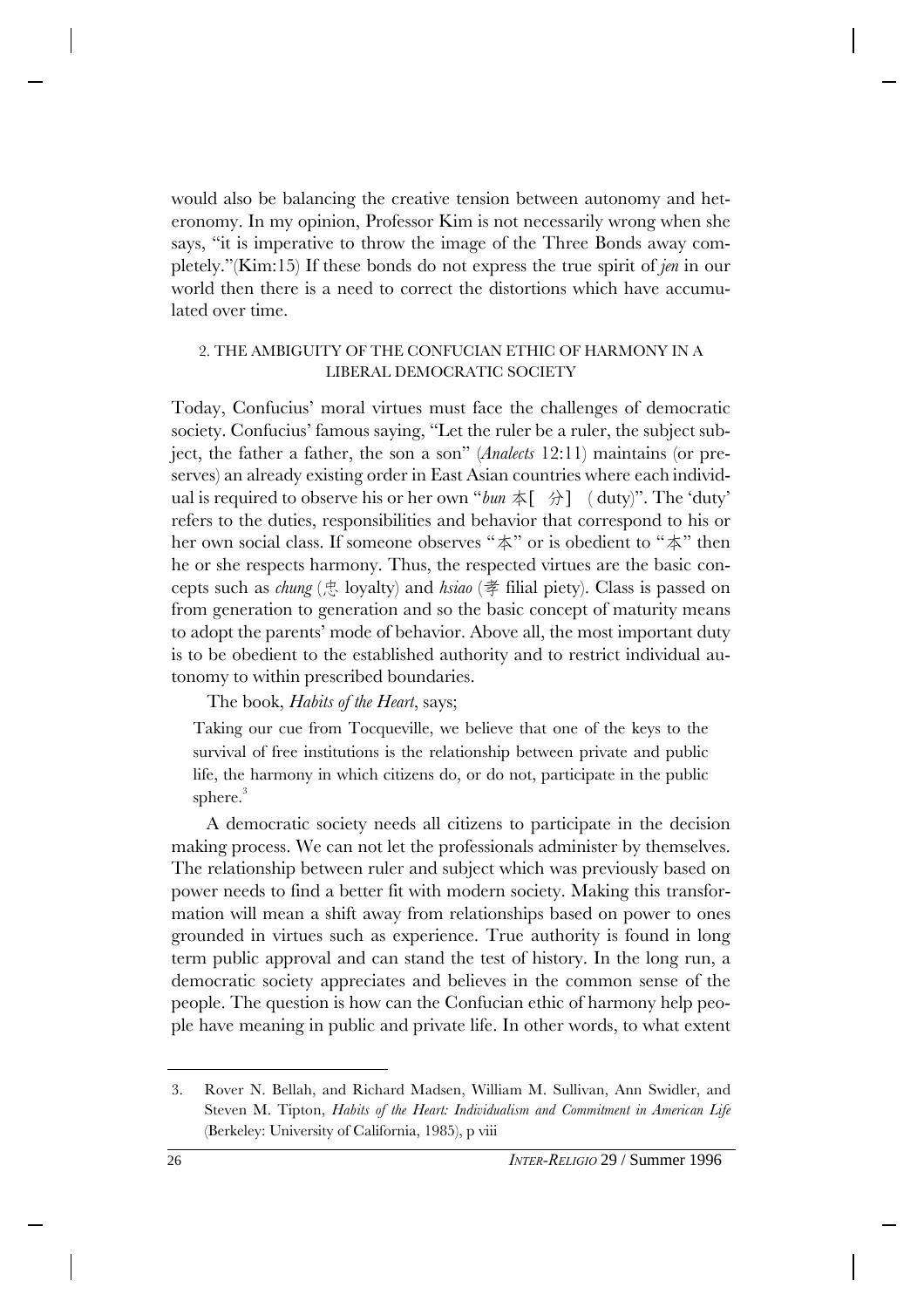can the Confucian ethic of harmony give moral support for those in public life as well as those pursuing personal fulfillment?

## 3. THE IMPORTANCE OF DECISION MAKING AND ACCOUNTABILITY FOR THE PEOPLE IN MODERN SOCIETY AND IN THE INTERNATIONAL COMMUNITY.

Harmony in society is "the creative formation of various relationships" (Kim:5) It is not a static law, but "justice or the right balancing of relationship is [a] prerequisite." (Kim:5) It is essential if we are to achieve harmony in the family or in a democratic community. Professor Kim mentions that the notion of harmony is not homogeneous, but a balance among diverse opinions and values. "An ability to deal with diverse opinions without sacrificing fairness comes only from personal maturity, i.e., perfection of virtues." (Kim:5) He quotes from *Analects*:

the mature person is in harmony with others without accommodating, while the immature person is accommodating without being harmonious. (*Analects* 13,23).

This corresponds with Aristotle understanding of *phronesis* (practical wisdom). Aristotle says a wise person can judge rightly in a concrete situation. This means that a sage can attain harmony with others without accommodation. Confucius makes the same point when he differentiates between true harmony and simple agreement.

This differentiation is also at the core of democratic society. In a democratic and liberal society the decision-making process is important. It is not so much a matter of the result of governance **for** the people, but the democratic process of decision-making **by** the people. So, how we can evaluate the Confucian ethic in the light of this?

Takeshi Umehara maintains that "the spirit of 'harmony' is at the same time the spirit of Reason. In other words, if there is 'harmony,' i.e., a mutual feeling of trust, between superior and subordinate, there is room for discussion. Active discussion produces well-founded ideas and theories which, when implemented, bring the difficult within the realm of possibility. 'Harmony' is thus not a compromise but a catalyst for discussion."<sup>4</sup> In this

<sup>4.</sup> Takeshi Umerhara, "Junanajo Kenpo to Wa no Seishin" [+ 七條憲法と和の精神]Nippon no Kokoro 1:Bunka to Dento [日本の心1. 文化と伝統] (Tokyo:Shin-Nippon Seitetsu Kabushiki Kaissha Kohoshitsum [新日本製鐵株式會社広報室], 1992. Translated by Richard Foster. "According to the Nihonshoki, Japan's oldest historical record, the Constitution of Seventeen Articles was written by Crown Prince Shotoku in the 12th. year of the reign of Empress Suiko (604 A.D.).", pp. 34-7.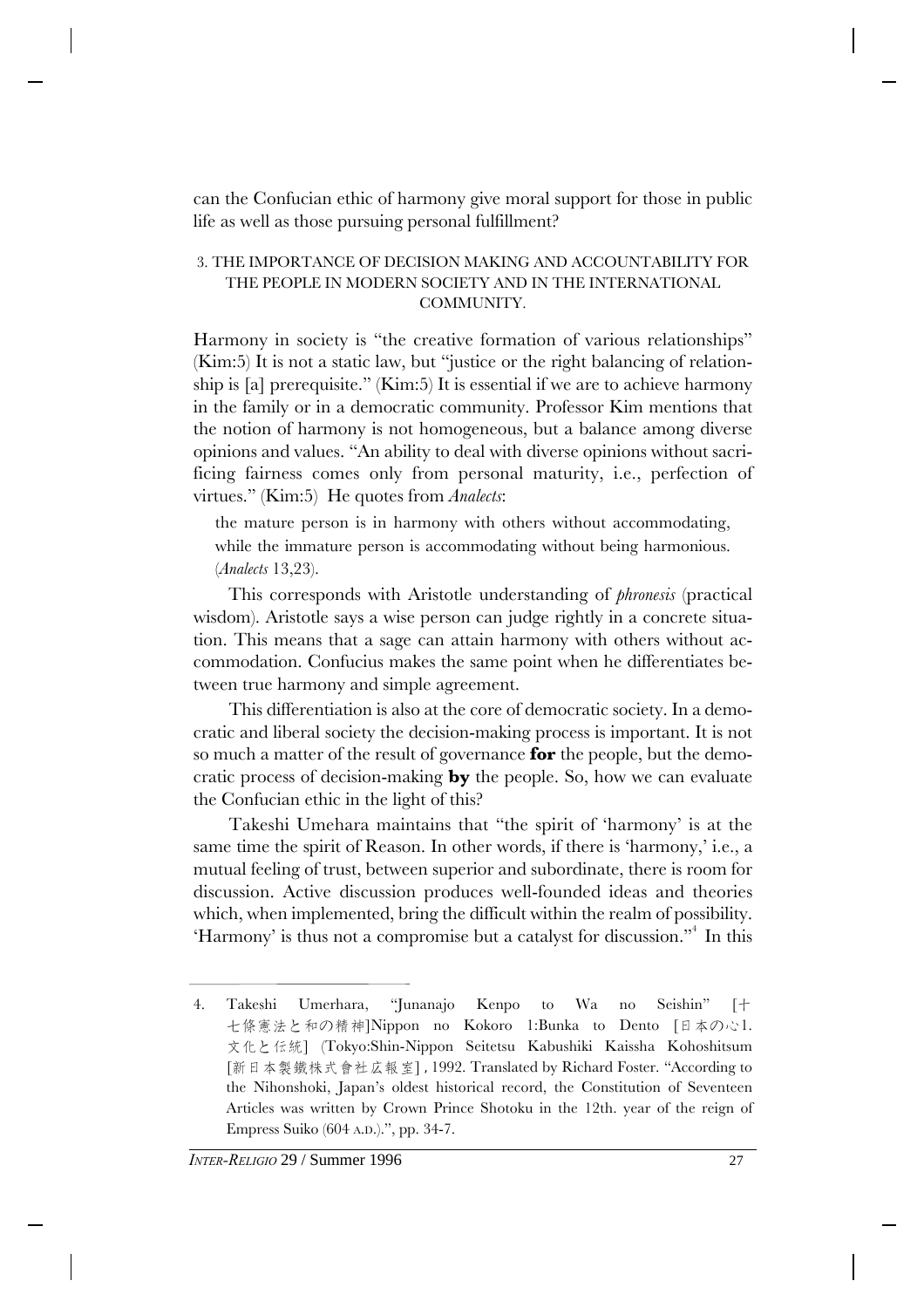sense we find that the Confucian ethic of harmony does not contradict democratic processes.

Thus, the ethic of harmony may foster a democratic atmosphere and we cannot say that a certain communal trust necessarily leads to a denial of the democratic ethos.

I agree with Umehara in the sense that open and free discussion can be an occasion for the birth of reason. Yet, it is not necessary for this reason to become a principle or rule. To quote from Professor Kim:

The concept of justice as the foundation of harmony is not exactly same in the Judao-Christian tradition and East Asian tradition, while its functional importance is comparable. In the case of the former, justice is embodied in the law of God as the revealed corpus, while in the case of the latter, it is concretized in the ever changing interpersonal relationships according to the ritual propriety formulated by the sages. What safeguards justice from being identified with social convention, is in Christianity the sovereignty of God, while in Confucian tradition it is an orientation toward the interest of all people (*kung*) against the egoism of individuals and groups. (Kim:7)

This absence of a transcendent principle may lead to a situation where the right decision or justice can be identified with social convention. If the Confucian ethic of harmony operates without strict adherence to an ideal or principle it may become a political ideology. Prof. Hayao Kawai studied politics in Japan during the Second World War and coined the words "*chuku-kozo*" (the structure of central emptiness). The basic structure of Japanese society is "the structure of central emptiness". In Japanese mythology there is no absolute or powerful god. The central figure takes no-willful action to mediate the balance of power among other gods. In this sense the center of decision-making is empty. This no-willful god exists in the center which constitutes the structure of central emptiness. In the field of politics, for example, there is also no center of power which can make decisions and take responsibility for foreign policy and national security.

Professor Kim mentions that in Confucian tradition it [what safeguards justice from being identified with social convention] is an orientation toward the interest of all people (*kung*) against the egoism of individuals and groups. (Kim:7)

The existing social convention tends to become a standard for consensus and this is usually the case in Japanese society where the Confucian ethic of harmony is influential. In order to maintain the harmony in a community, the atmosphere or air can be the leading factor in decision-making. A community is primarily concerned with internal affairs and all external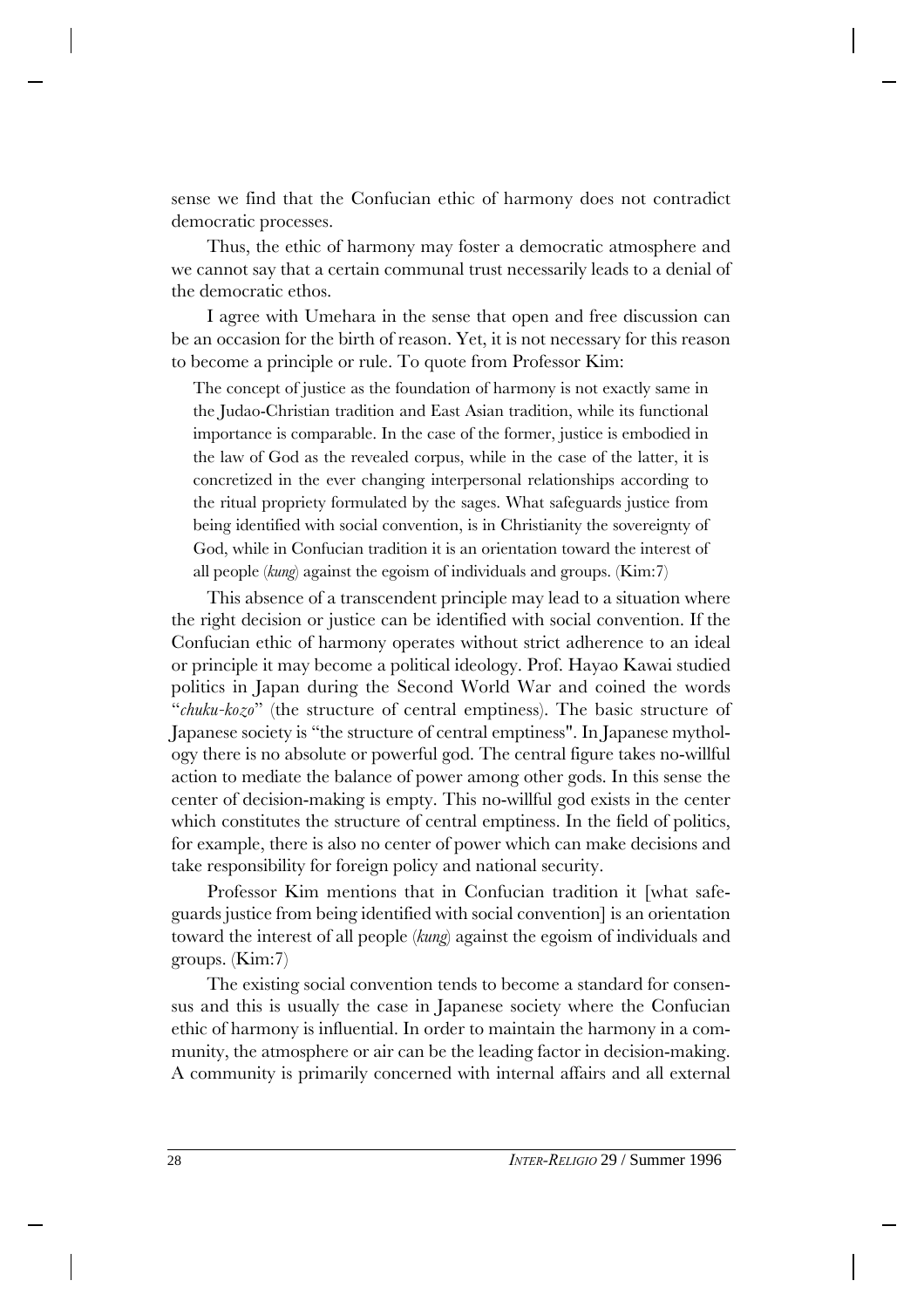concerns are secondary because the primary or closer relationships tend to be more important than the others. The important thing is to encourage favor or a favorable evaluation among the members of the community rather than making contributions outside of the community.

When consensus is prevented from being realized, the failure is attributed to a lack of effort to realize *harmony* or a lack of sincerity on the part of others. As a consequence such people or groups tend to be excluded for the reason that they are not seeking *harmony*. <sup>5</sup>Most people are not critical of the norms of the group but tend to accept them unconsciously and naturally. That is why they think that order within a group can be maintained and realized not through transcendent norms or ideas, but rather by the sincerity of the parties who seek peace. Those who have different opinions and ideas tend to be excluded or to be considered strange or stubborn persons. 6 For example, at the time of decision making, the dynamics or the atmosphere of the group making a decision becomes more important than the principle on which a decision might be based. Maintaining harmony and getting a consensus supersedes the ideal. The dynamics of a decisionmaking body can be as changeable as the air. Therefore, people outside of the community often don't see the logic of decision-making. In this sense there is no accountability which is one of the most important factors in this international and democratic society.

In addition, no one person takes responsibility for a decision because, in reality, the air or atmosphere is responsible for the final decision. Thus, the important factor in this community is the atmosphere that contributes to getting along with others. Thus, "an orientation toward the interest of all people (*kung*) against the egoism of individuals and groups" cannot safeguard justice, unless there are wise people (sages) who hear the Mandate of the Heaven, participate in the decision making process and influence it.

## 4. THE PROBLEM OF COLLECTIVE EGOISM AND UNIVERSAL ALTRUISM.

We can see positive aspect in the Confucian ethic of harmony and believe that this ethic is rich in terms of service to others or altruistic actions. At a time when Western excessive individualism seems to be destroying the family and the community, we need to rehabilitate the Confucian ethic of harmony and enhance universal altruism without lapsing into collective egoism. We must try to apply the altruistic reciprocity of a small community to a much larger society.

<sup>5.</sup> Susumu Shimazono, p. 42.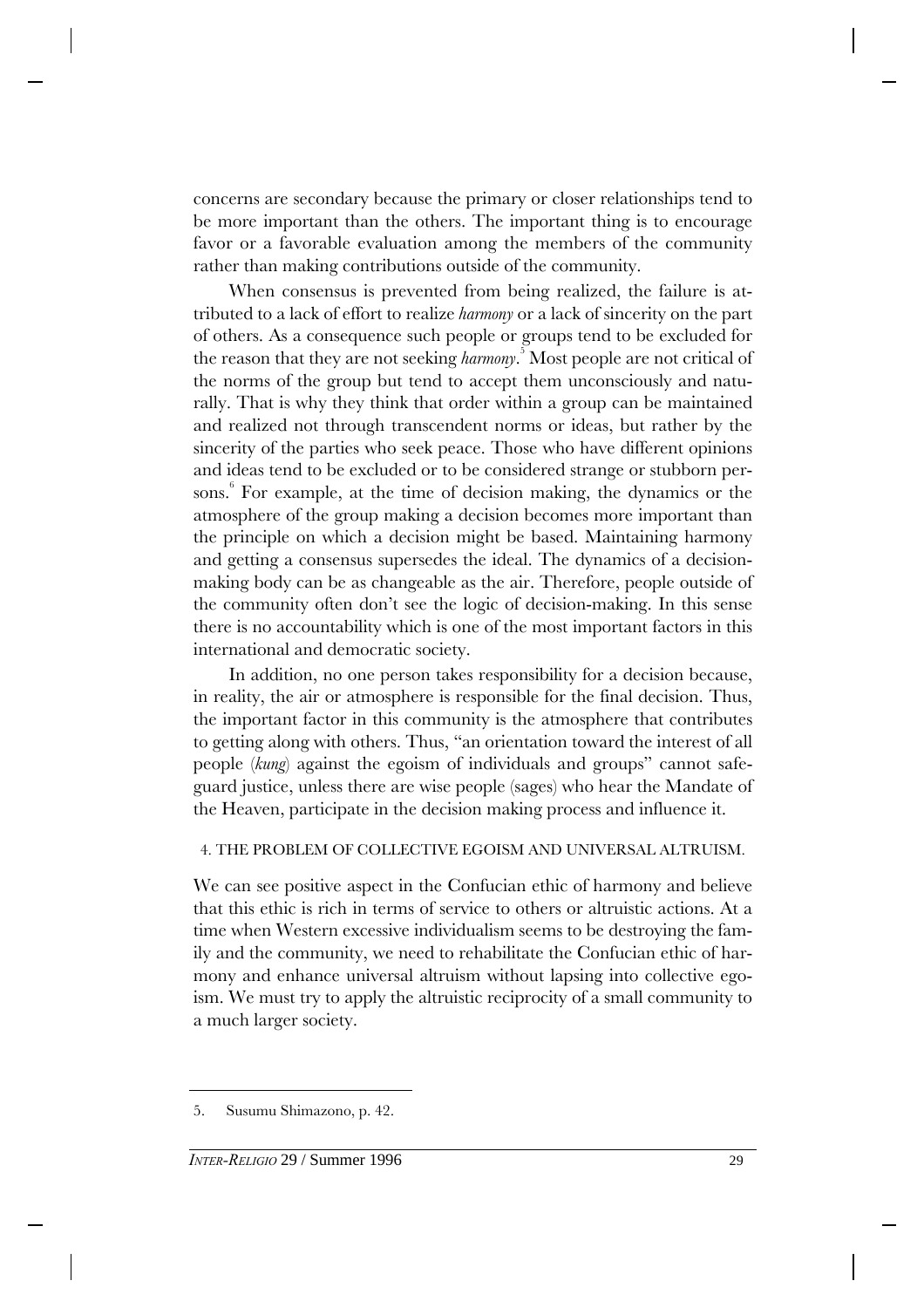Many Japanese Buddhists are optimistic that this can be achieved. Harmony can be realized in a local community, a company, a nation, and even in the international community among people of different cultures. It is the experience of selflessness or the experience of being released from the self-centered ego.

New religions vary in their opinions but "some religious groups understand the meaning of universal altruistic duty and advocate its practice, and show a new direction of altruism in a society which intensifies individualistic tendency."

Robert Kisala made a case study of Tenrikyo and Rissho Kosei-kai in terms of altruism. $8$  As far as RK is concerned, its ethic of everyday life has its doctrine of universal altruism on the basis of populace's traditional Confucian morality. That is to say, ordinary morality is reinforced by Confucian morality and the virtues derived from Buddhism such as compassion and equality. These ethical implications are working through the teachings and actions of the founder and founderess.

"After the second world harmony, Rev. Nikkyo Niwano whose activities centered around a big metropolitan urban city advocated strengthening the solidarity of the family and local community in modern society and devoted himself to religious cooperation in order to solve social issues at an international level." RK which is based on the international religious tradition of Buddhism tends to acquire an international character and is easily able to contribute to international aid activities. However, Kisala questions how far RK's ethic is working to change the social structure. It does, however, work hard to tackle social issues by emphasizing the sovereignty of human beings, the meaning of life, and fostering the self-respect and self reliance of third world people who need aid. This is a little bit different from the approach that stresses the importance of social structure and theory.

#### 5. ECOLOGICAL FEMINISM AND THE REHABILITATION OF CONFUCIAN ETHIC OF HARMONY.

The crucial difference between Confucianism and Taoism lies in the importance given to different kinds of harmony. The former emphasizes societal harmony while the latter gives priority to cosmic harmony. Even though the two emphasize the same virtue, the end results are quite different. On the one hand, the Confucianism values human effort and the culti-

8. Kisala, ibid.

<sup>7.</sup> Robert Kisala *Gendai Shyukyo to Shakai Rinri* [現代宗教と社會倫理](Seikyu-sha) p. 168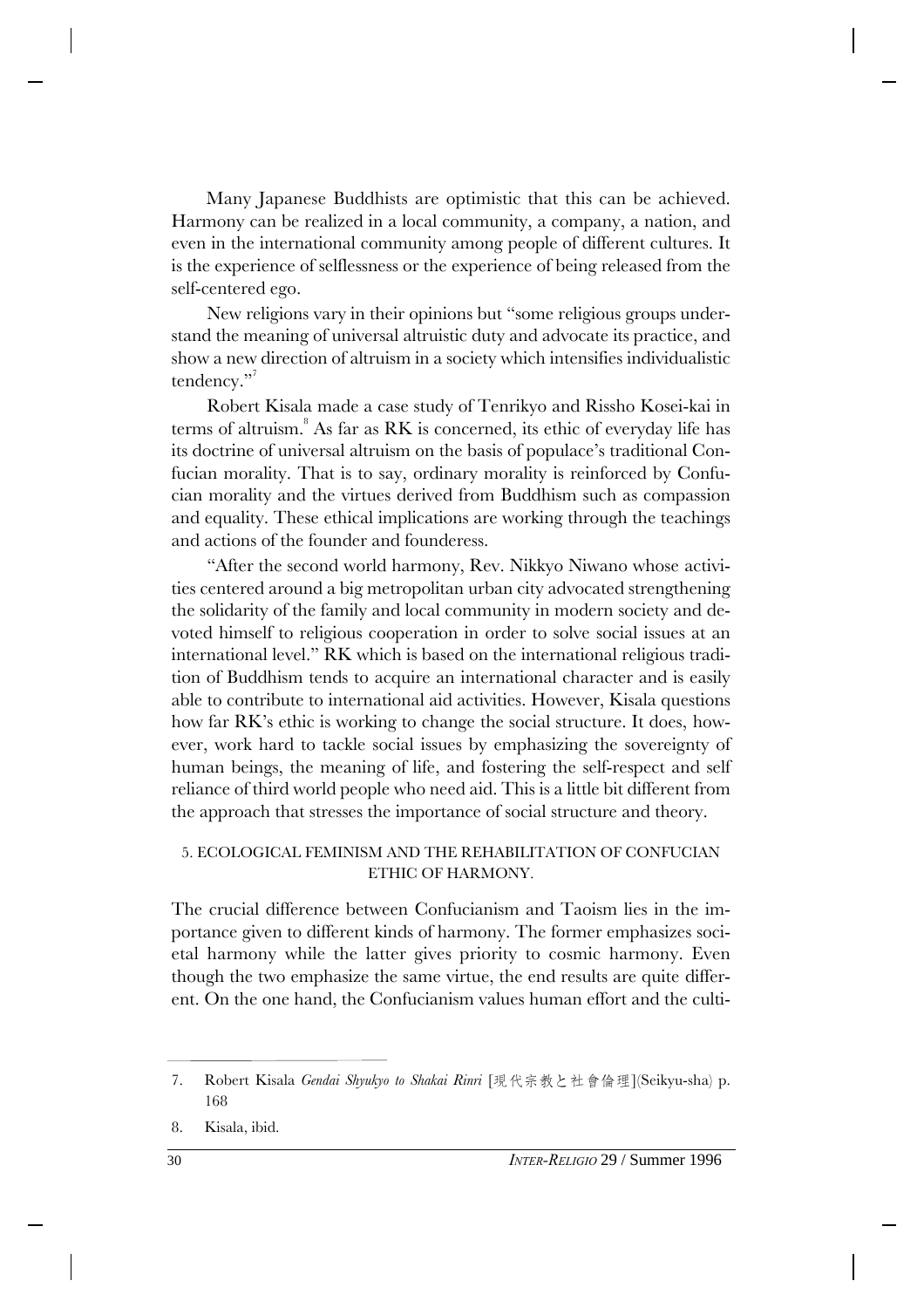vation of moral values. Education, knowledge, ritual propriety (*li*) and the other three human relational values are all important. On the other, Taoism maintains that intentional human effort is harmful to the attainment of cosmic harmony.

Apart from the exploitation of minorities and women, modern society has also witnessed the destruction of the environment.

Professor Yayoi Aoki tries to grasp the problems of feminism and ecology from the same perspective and stresses the need for a paradigm change. She believes that the realization of feminism will be in the transformation of the relationships between men and women. At the same time ecological thought tries to transform the relationship between humans and the Nature. Without reconsidering human civilization as a whole, the paradigm shift cannot occur. Professor Kim's reference to Professor Chen Chungying is suggestive. One unity, *Tao*, "is not static, but creative and the basis for producing and strengthening harmony as a system of integration of differences" (Cheng Chung-ying:140) In this context, a new understanding of the Confucian and Taoist notion of *yin* and *yang* becomes more important than ever.

#### 6. THE IMPORTANCE OF VENERATION ANCESTOR

According to Professor Nobuyuki Kaji, the idea of *hsiao* (filial piety) is the central religious notion of Confucianism. It is the connection between the morality and the religion of Confucianism. In Confucianism the veneration of family ancestors plays a significant role. It helps restore family unity and, in a practical sense, can mean remembering family ancestors, telling children the stories of our parents' and grandparents' lives and sharing family burdens and hopes with the next generation. This veneration creates what *Habits of the Heart* calls a "community of memory".<sup>9</sup> In order to live a meaningful life, the individual must be related to communities of memory, because they provide a sense of history for the individual and locate him/her in the past, present and future. The book *Habits of the Heart* says,

The communities of memory that tie us to the past also turn us toward the future as communities of hope. They carry a context of meaning that can allow us to connect our aspirations for ourselves and those closes to us with the aspirations of a larger whole and see our own efforts as being, in part, contributions to a common good.<sup>10</sup>

Unfortunately, in contemporary Japan, we are forgetting community and so each family is having difficulty holding onto a shared family consciousness.

<sup>9.</sup> Habits of the Heart, op. cit., p. 153.

<sup>10.</sup> ibid.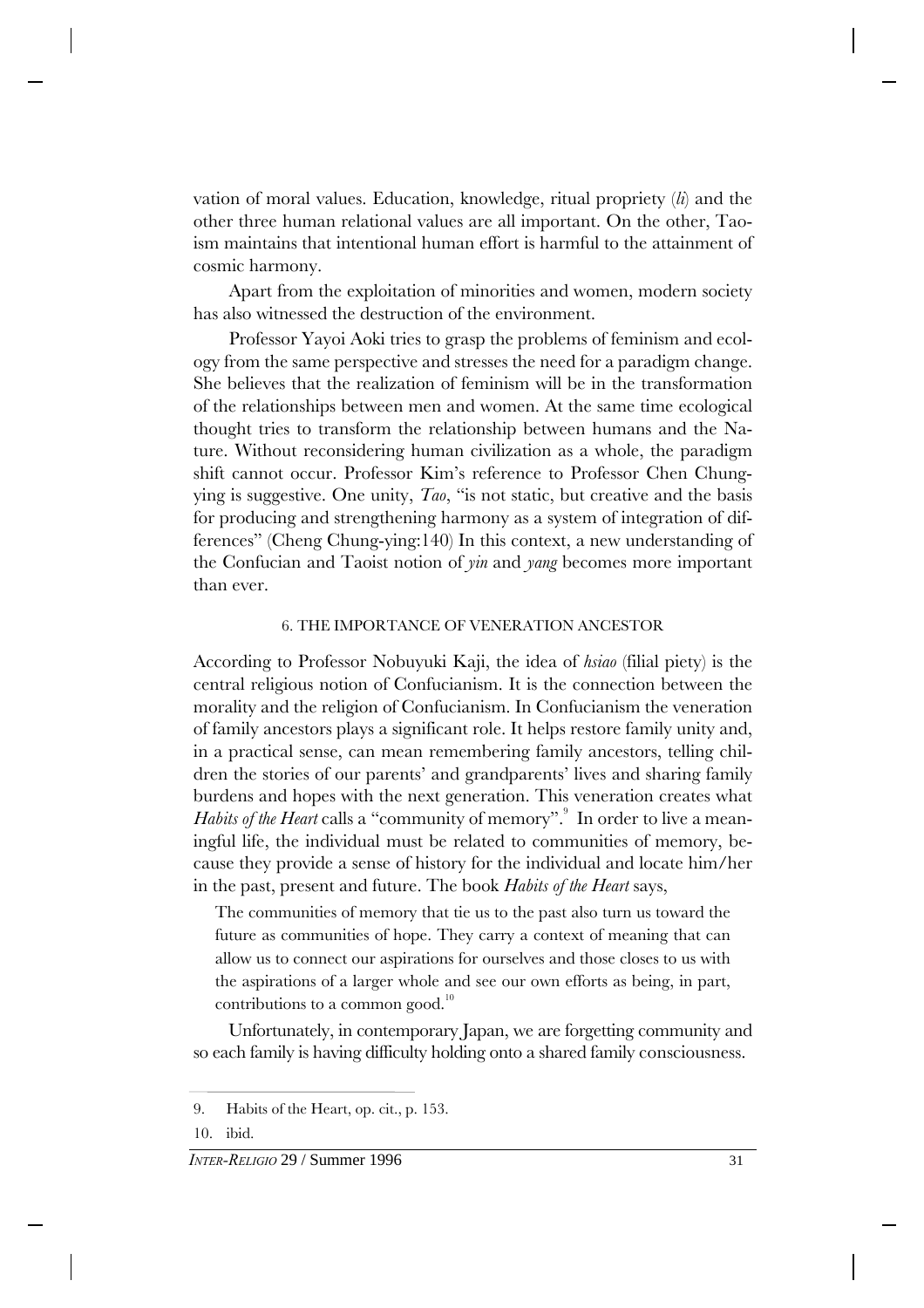#### 7. THE COMPATIBILITY WITH BUDDHIST IDEA

Many Japanese Buddhists see the value of harmony as one of the highest, and interprets the Buddhist ideal state, *nirvåna* (quiescence), as the dynamism of creation and harmony. In order to explain *nirvåna*, they understand it not merely as a state of mental peace and quietness, but the dynamic interplay of creation and harmony . It is like the music that results from the dynamic performance of a symphony orchestra.

The ethic of harmony is concerned with appropriate and subtle human relationships within a community. It is based upon a sense of hierarchical order and yet it is not rigidly supported by a system of normative principles. Rather it is based on a flexible sense of habits (customs) and the past experiences of a community.

The realization of harmony can be backed up by past life experiences in closer human relationships within the family, among relatives, or within a small social group to which he or she belongs.

A community has a great sense of security and belonging. The face-toface relationship or the primary relationship is very efficient, solid and reliable for the members inside and decision making is easy and unanimous. It is extremely good as long as all goes well, and there is no crisis.

The norm of harmony functions to unite people and encourage them to develop a community sense of solidarity. On this topic Mr. Susumu Shimazono says,

This moral consciousness has an optimistic foundation in that it is built on the idea that interests and conflicts of ideas basically can be overcome. Each of us has sincerity and good will, and each of us can behave appropriately according to the situation, time and place. Modern Japanese think that a state of harmony and unity which goes beyond conflict can be realized without fail. However, this kind of harmony and unity can not to be realized simply by every one following some common principles or basic rules. Instead these can be realized through being obedient to the dynamics of rationality within their own community. For the parties concerned, the point is not to be opportunistic in every situation, but to feel oneness with the current of nature which is beyond humanity.<sup>11</sup>

#### CONCLUDING REMARKS.

The Confucian ethic of harmony is faced with major challenges in our borderless and global age. The traditional ethic of harmony is effective and can

<sup>11.</sup> Susumu Shimazono, p. 42